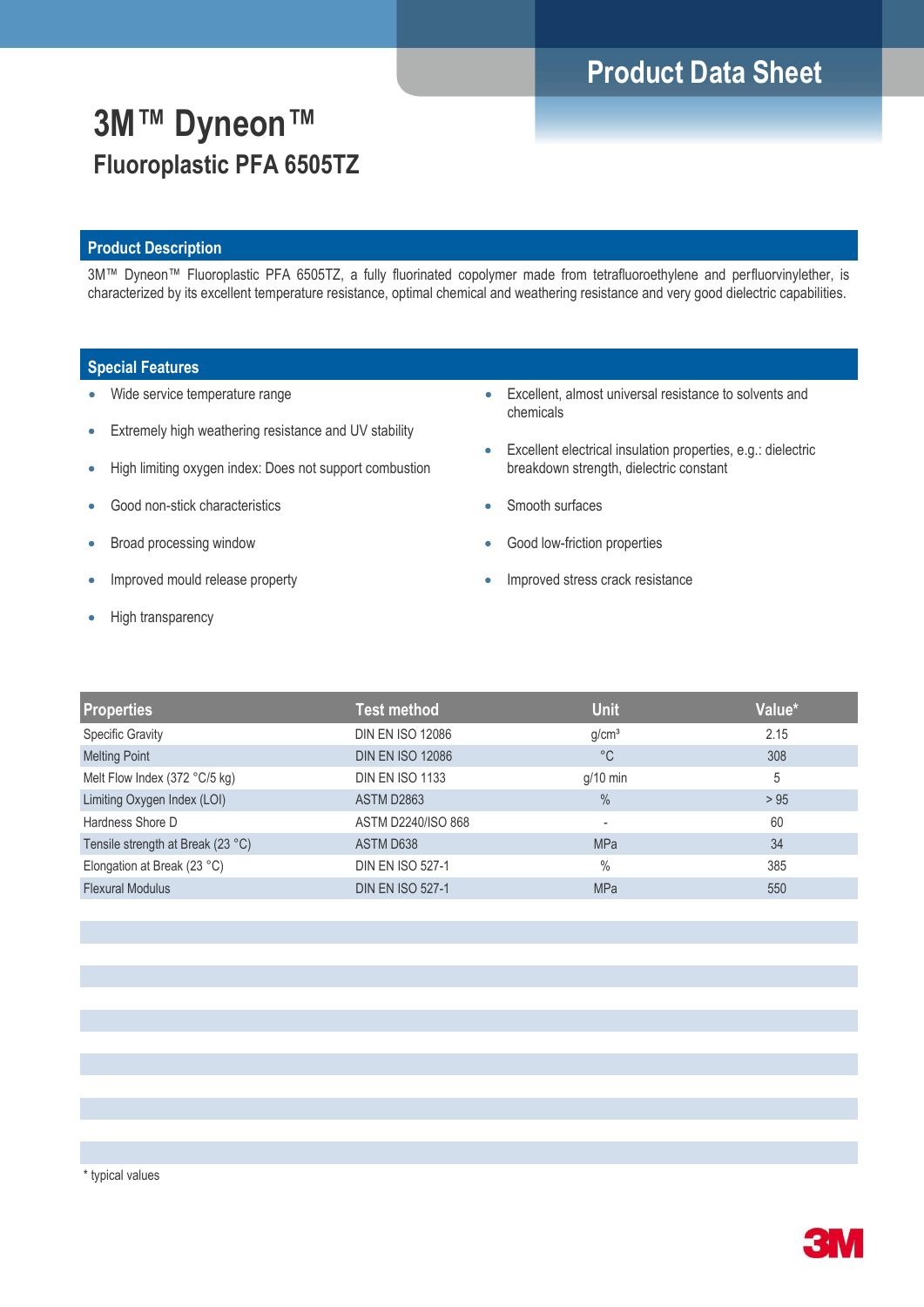## **Product Data Sheet**

## **3M™ Dyneon™ Fluoroplastic PFA 6505TZ**

#### **Typical Properties**

In comparison to the N grades the 3M Dyneon Fluoroplastic PFA T grades are chemically modified to show additional benefits: The 3M Dyneon Fluoroplastic PFA T grades show a high thermal processing stability resulting in a broad processing window. In addition, they are easily released from moulds, show an improved stress crack resistance and a smooth surface.

### **Typical Applications**

Generally, 3M Dyneon Fluoroplastic PFA T grades are used for corrosion protection in valves, pumps, tanks, tubes and pipes, or heating cables. 3M Dyneon Fluoroplastic PFA 6505TZ, with a Melt-Flow-Index (372 °C/5 kg) of 5 g/10 min, is a material with a high viscosity and is used in low shear processes like thick walled extrusion, linings, transfermoulding moulding or tube extrusion, especially when a broad processing window and an easy release from the mould is required combined with a medium MFI.

#### **Processing Recommendations**

3M Dyneon Fluoroplastic PFA 6505TZ can be processed according to the known processing methods for thermoplastic polymers. All machine parts coming into contact with the melt or fumes of 3M Dyneon Fluoroplastic PFA 6505TZ should be made from highly corrosion resistant materials – usually high-nickel alloys such as Inconel® 625, Haynes® 242, Hastelloy® C, and Reiloy®. Off-gases and decomposition products during processing shall be managed via an appropriate exhaust fume management system, especially at the extruder die. For safe processing of Dyneon PFA please also check safety instructions below.

Typical processing temperatures for Dyneon PFA lie between 360 °C and 390 °C. The high melt viscosity makes 3M Dyneon Fluoroplastic PFA 6505TZ a standard material for tube extrusion and transfer moulding, especially when a broad processing window and an easy release from the mould is required. 3M™ Dyneon™ Fluoroplastic PFA 6505TZ, with a Melt-Flow-Index (372 °C/5 kg) of 5 g/10 min, is designed for processes where the 2 MFI resin is less suitable due to its tendency to show melt fracture when extruding articles with thin cross sections or long flow paths, at high extrusion pressures.

Tube extrusion: For tube extrusion a 25 - 45 mm D extruder with a cylinder L/D ratio of 25 - 30:1 is required. The cylinder should have 3 - 4 heating zones that are independent from each other. Typical draw down ratios go up to max 25:1. The ideal draw down balance is 1.00.

Injection moulding:In injection moulding, mould temperatures of up to 250 °C are required. The machine temperature control system should be as precise and responsive as possible.

Hastelloy®, Haynes® 242, and Reiloy® are registered trademarks of Haynes International. Inconel® is a registered trademark of Special Metals Corporation.

### **Storage and Handling**

3M™ Dyneon™ Fluoroplastic PFA 6505TZ can be stored for a relatively long period of time provided it is stored in a clean, dry place. 3M™ Dyneon™ Fluoroplastic PFA 6505TZ is hydrophobic and generally does not require drying before processing unless high humidity conditions create surface moisture adsorption (Opened containers should be tightly resealed to prevent dust contamination from static charge accumulation and moisture ingress).

### **Safety Instructions**

Follow the normal precautions observed with all fluorothermoplastic materials.

Please consult the Material Safety Data Sheet and Product Label for information regarding the safe handling of the material. By following all precautions and safety measures, processing these products poses no known health risks. General handling/processing precautions include: 1) Process only in well-ventilated areas. 2) Do not smoke in areas contaminated with powder/residue from these products. 3) Avoid eye contact. 4) If skin comes into contact with these products during handling, wash with soap and water afterwards. 5) Avoid contact with hot fluoropolymer.

Potential hazards, including release of toxic vapours, can arise if processing occurs under excessively high temperature conditions. Vapour extractor units should be installed above processing equipment. When cleaning processing equipment, do not burn off any of this product with a naked flame or in a furnace.

### **Delivery Form**

3MTM Dyneon Fluoroplastic PFA 6505TZ is delivered in pellet form.

Packaging sizes are:

50 kg cardboard box, containing two PE-bags with 25 kg content each